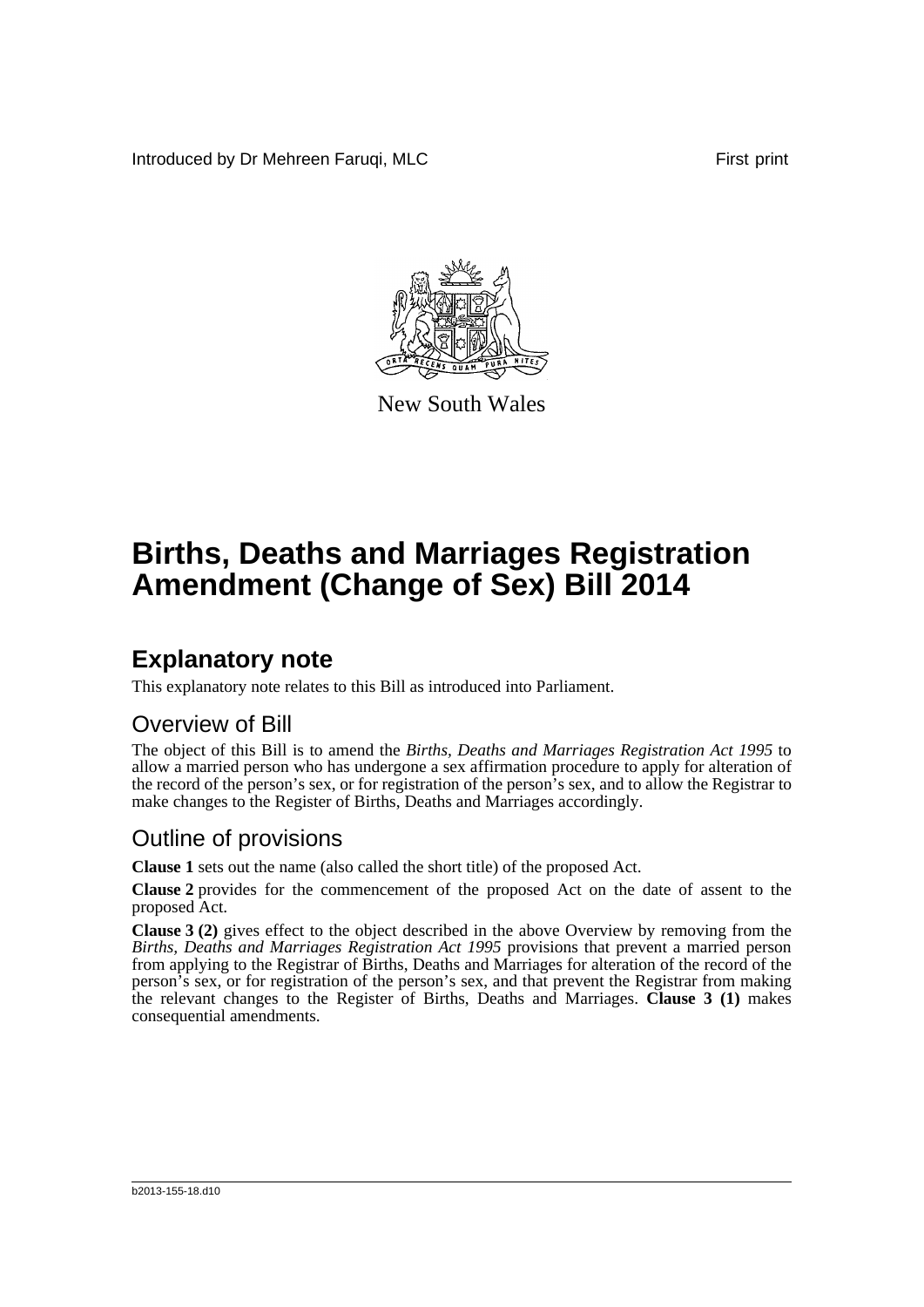Introduced by Dr Mehreen Faruqi, MLC First print



New South Wales

# **Births, Deaths and Marriages Registration Amendment (Change of Sex) Bill 2014**

### **Contents**

|   |                                                                          | Page |
|---|--------------------------------------------------------------------------|------|
|   | Name of Act                                                              | ົ    |
| 2 | Commencement                                                             | ◠    |
| 3 | Amendment of Births, Deaths and Marriages Registration<br>Act 1995 No 62 | n    |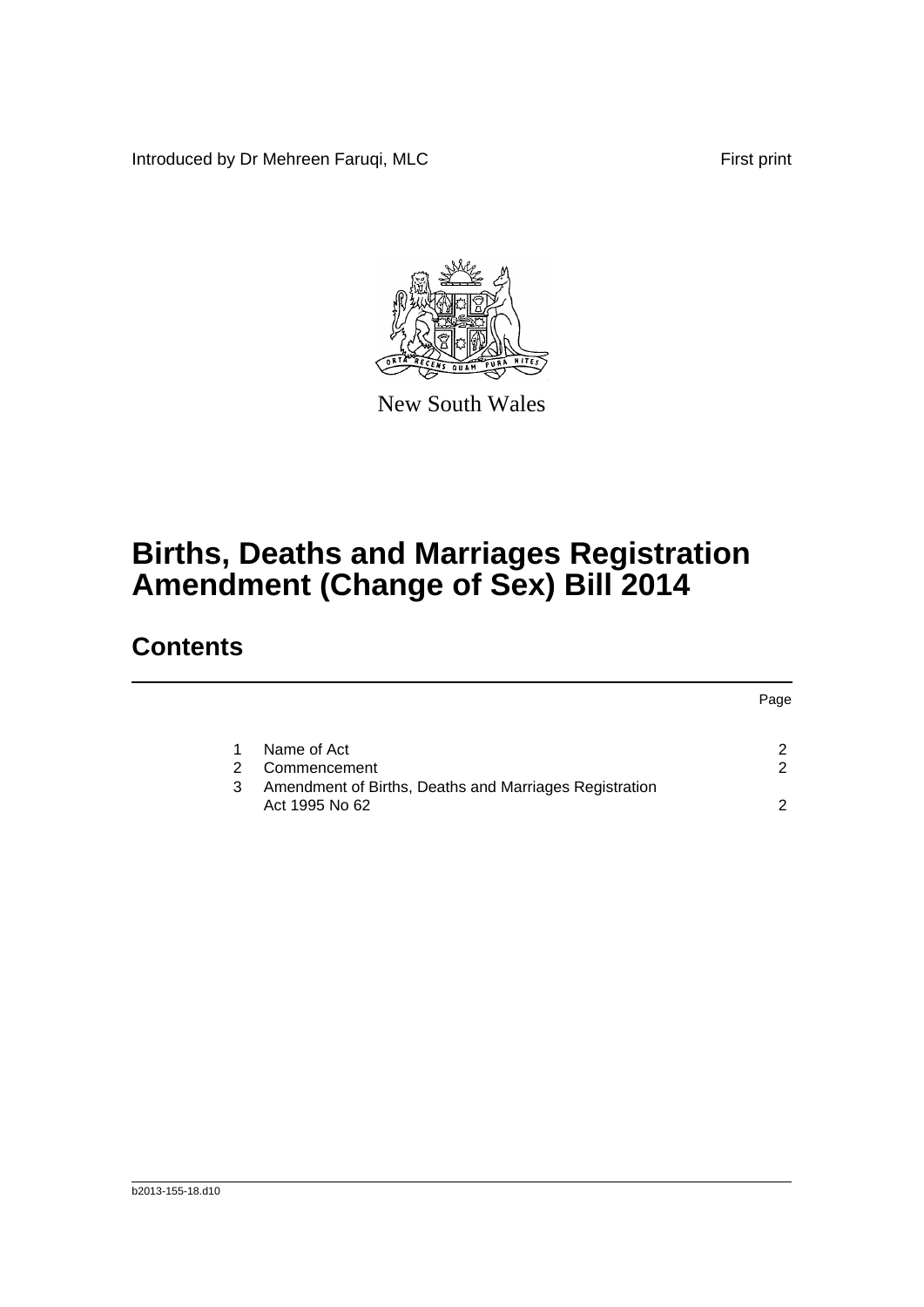

New South Wales

# **Births, Deaths and Marriages Registration Amendment (Change of Sex) Bill 2014**

No , 2014

#### **A Bill for**

An Act to amend the *Births, Deaths and Marriages Registration Act 1995* to allow a married person who has undergone a sex affirmation procedure to have the person's sex registered or to have the record of the person's sex altered.